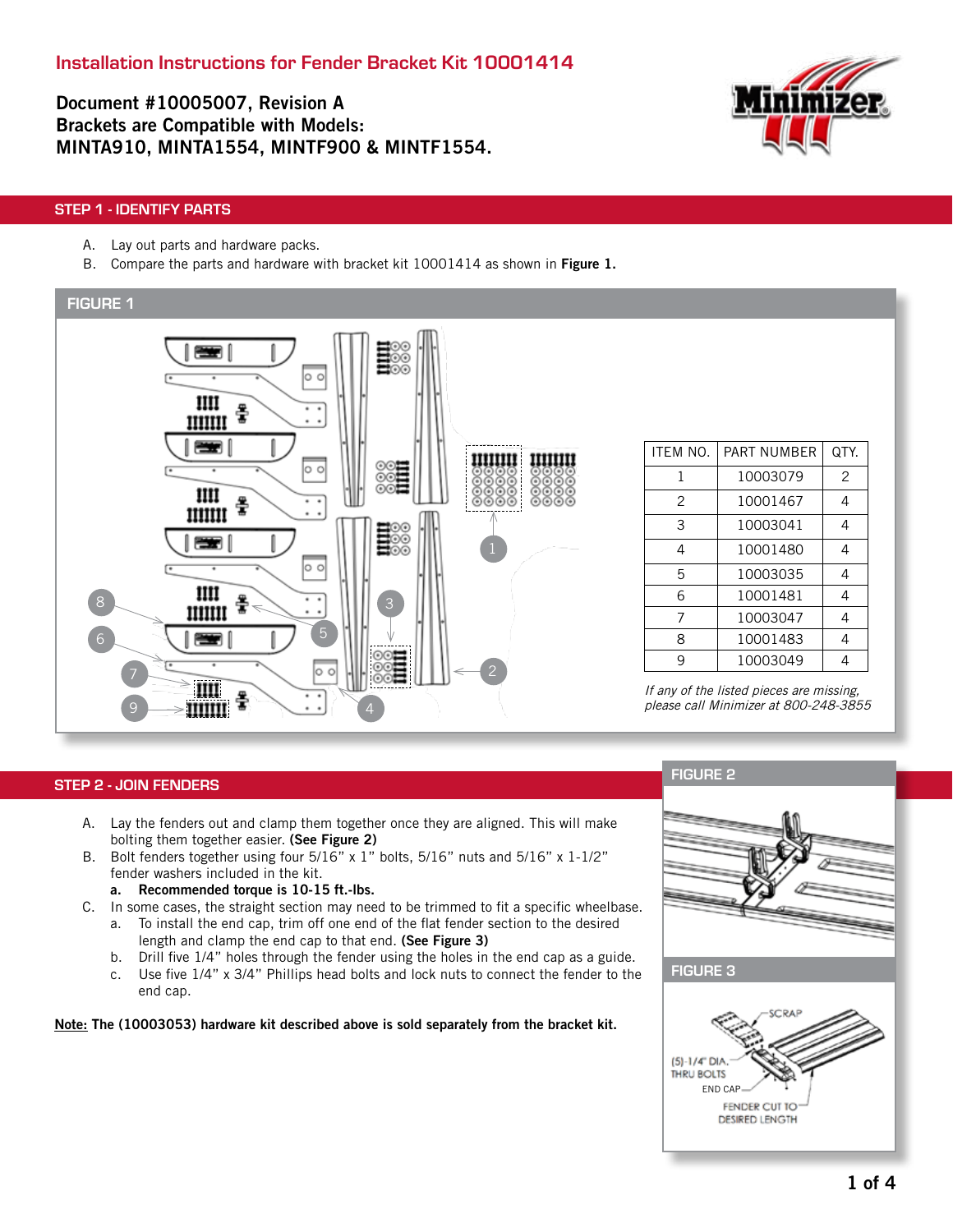## STEP 3 - DETERMINE SIZE OF SPACERS AND POSITION FENDERS

- A. Confirm the total suspension travel distance. This is used to determine the clearance required between the fender and the tire. a. For air suspension systems, dump the air bags and confirm it is the lowest point of travel.
	- i. Understand that some air suspension designs may cause the wheels to roll closer to the fender (roll forward) as the suspension deflates. In order to make sure the fenders are centered on the tires, test the suspension in the inflated and deflated positions to determine the best positioning so that the fenders are centered over the tires in the inflated position.
	- ii. For air suspensions with travel exceeding 6", a travel stop may need to be installed to reduce required clearance between the fenders and tires. This will also improve alignment and 5th wheel plate clearance. (Please call Minimizer @ 800-248-3855 for questions regarding this issue).
	- b. For spring systems, measure the distance between the spring assembly and the bump stops on the frame and record the measurement.
- B. Place the fenders on spacer blocks above the tires.
	- a. In most applications 1.5" of tire clearance is best.
	- b. The goal is to ensure the fender does not rub the tire.
		- i. The minimum clearance recommended is ¾" above the maximum travel point of the suspension system.
	- c. For an air suspension system, place a ¾" to 1.5" thick board on top of the tires after the air is released from the airbags. (See Figure 4)
	- d. For spring suspensions use spacer material that is  $\frac{3}{4}$ " to 1.5" thicker than the measurement recorded above.
- C. For trucks with air suspension, raise and lower the suspension to confirm the clearance between the fenders and wheels and that the fenders will be centered front to rear when the air suspension is inflated.

### STEP 4 - POSITION BRACKETS & REVIEW MUDFLAP CONFIGURATION

- A. With the fenders in position, mark and test fit the brackets where they will attach to the frame.
- B. If possible, use existing bolt holes in the frame to attach a steel plate (not supplied) and weld the bracket to the plate. (See Figure 5)
	- a. Plate should be a minimum of 1/4" thick.

Tip: It is common for the front bracket to align with the existing quarter fender holes.

C. Another option is to weld the bracket directly to the frameBrackets mounted 8-12" from the bottom is optimal.

Warning: Review vehicle owner's manual before welding directly to the frame.

- D. If possible, position the mounting brackets low on the fender so they are no more than 15" from the bottom. (See Figure 6)
	- a. Brackets mounted 8-12" from the bottom is optimal.
	- b. The goal is to reduce the risk of the leading edge of the fender from blowing back against the tire during high wind.

Tip: If the front fender bracket is mounted higher than 15", refer to the link below for further suggestions on adding additional support. http://www.minimizer.com/instructions.html

## NOTES:

- In some applications the rear fender will tuck inside the mud flap hanger as shown in Figure 7. This is the recommended configuration.
- Minimizer recommends using a separate hanger to hold the mudflap that is independent from the fender assembly.

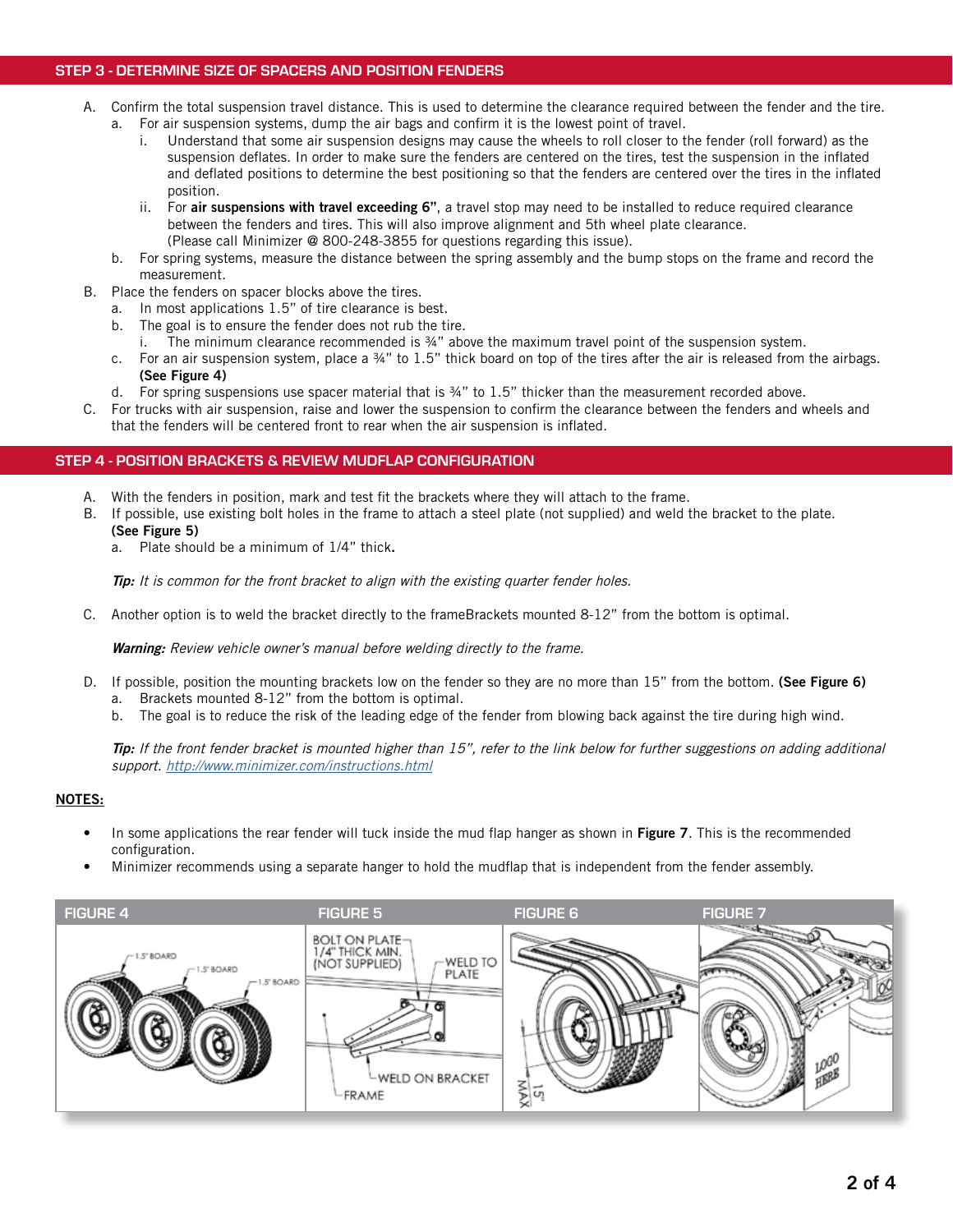- If a mudflap attached to a lighted fender is backed over, the fender and mounting brackets may be damaged.
- If there is no other option but to attach mudflaps to the fender, best practice is to cut vertical slots in the mudflap (in line with the mounting holes) to allow it to break away from the fender.

### Warning: Attaching a mudflap to the bottom of a lighted fender as shown in Figure 8 will void manufacturer's warranty.

D. Attach the (10001481) poly arms to the (10001480) metal brackets using four 5/16" x 1-1/4" bolts. (See Figure 9)

## IMPORTANT INFORMATION:

- Assemble a left and right-hand arm assembly as shown in Figure 9.
- The bolt head MUST be located on the metal plate side. If not, the serration on the bottom of the bolt head will damage the poly arm.
- Tighten from the bolt head side so the nut does not spin on the poly arm.
- If the locknut is ever loosened after it has been tightened it is highly recommended to replace the locknut.
- Recommended torque is 10-15 ft.-lbs.

### CAUTION: Overtightening hardware will damage the poly arm and could cause it to fail.

# STEP 5 - ATTACH BRACKETS TO TRUCK FRAME

- A. Install the center bracket as close to the end of the fender as possible. If possible, use existing bolt holes in the frame to attach. Either hole in the bracket may be used. (See Figure 10)
	- a. It is possible to remove any existing frame bolt and replace it with the supplied bolt in the bracket kit.
	- b. Recommended torque is 160-170 ft.-lbs.

## STEP 6 - ATTACH FENDER TO BRACKETS

A. There are two recommended configurations for fastening the fender to the (10001481) center bracket. If the end of the fender and the center bracket align, fasten the center bracket to the end of the fender using "Option A". If there is a gap between the center bracket and the end of the fender, use "Option B".

### Option A:

- With the fender end up against the (10001481) poly center bracket, drill three 5/16" holes through the fender using the holes in the bracket as a guide.
- Use three 5/16" x 1-1/4" bolts to fasten the center bracket and fenders together.
- Use 5/16" nuts on the inside of the fender.
- Recommended torque is 10-15 ft.-lbs. (See Figure 11)

### Option B:

- Some installations may not allow the center bracket to fasten to the end of the fender. In these cases, use poly angle (10001483) to connect the fender to the center bracket assembly.
- Use three  $5/16$ " x 1-1/4" bolts to attach the (10001483) poly angle to the center bracket assembly. (Do not tighten bolts until the fender is level.)
- Drill four 5/16" holes through the fender using the holes in the (10001483) poly angle as a guide.
- Use four 5/16" x 1-1/4" bolts to fasten the center bracket and fender together.
- Use 5/16" nuts on the underside of the fender.
- Recommended torque is 10-15 ft.-lbs. (See Figure 12)









## FIGURE 11